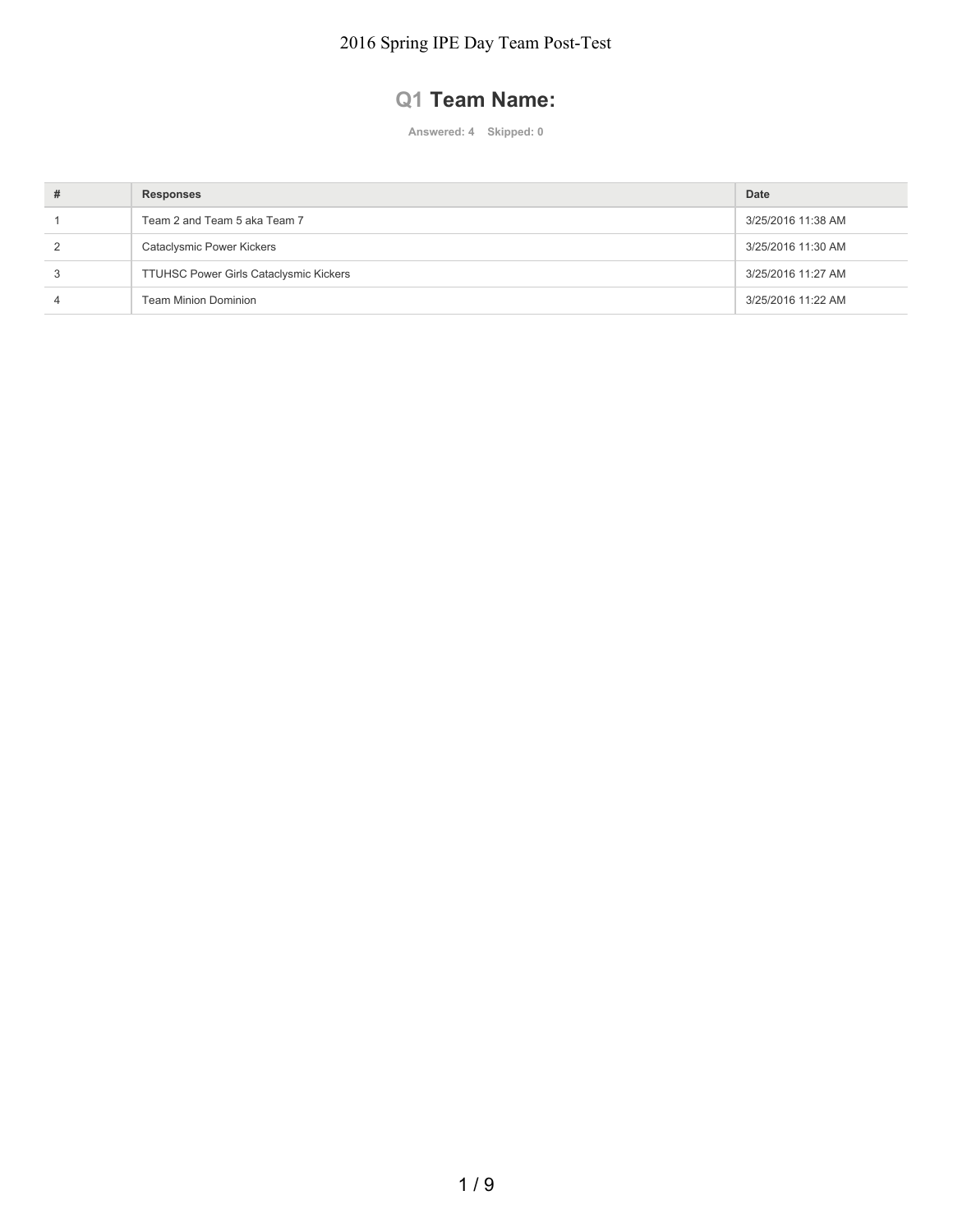### **Q2 Names of Team Members:**

| # | <b>Responses</b>                                                                                                    | Date               |
|---|---------------------------------------------------------------------------------------------------------------------|--------------------|
|   | Ravi Rajmohan, Kelsea Loveless, Amanda Murray, Amy Coulson, Tori Rymer, Thien Hoang, Celina Truong (not<br>present) | 3/25/2016 11:38 AM |
|   | Alicia Tiffany Kathryn Ana Dr. Phillips Speech language pathology rep                                               | 3/25/2016 11:30 AM |
|   | Tiffany Revay Matthew Ton-That Sashelly Ana Alicia Kathryn                                                          | 3/25/2016 11:27 AM |
|   | Timothy Wilson Britni Montague Marlee DeMots Alaa Ramadan Barbara Ballew Clayton                                    | 3/25/2016 11:22 AM |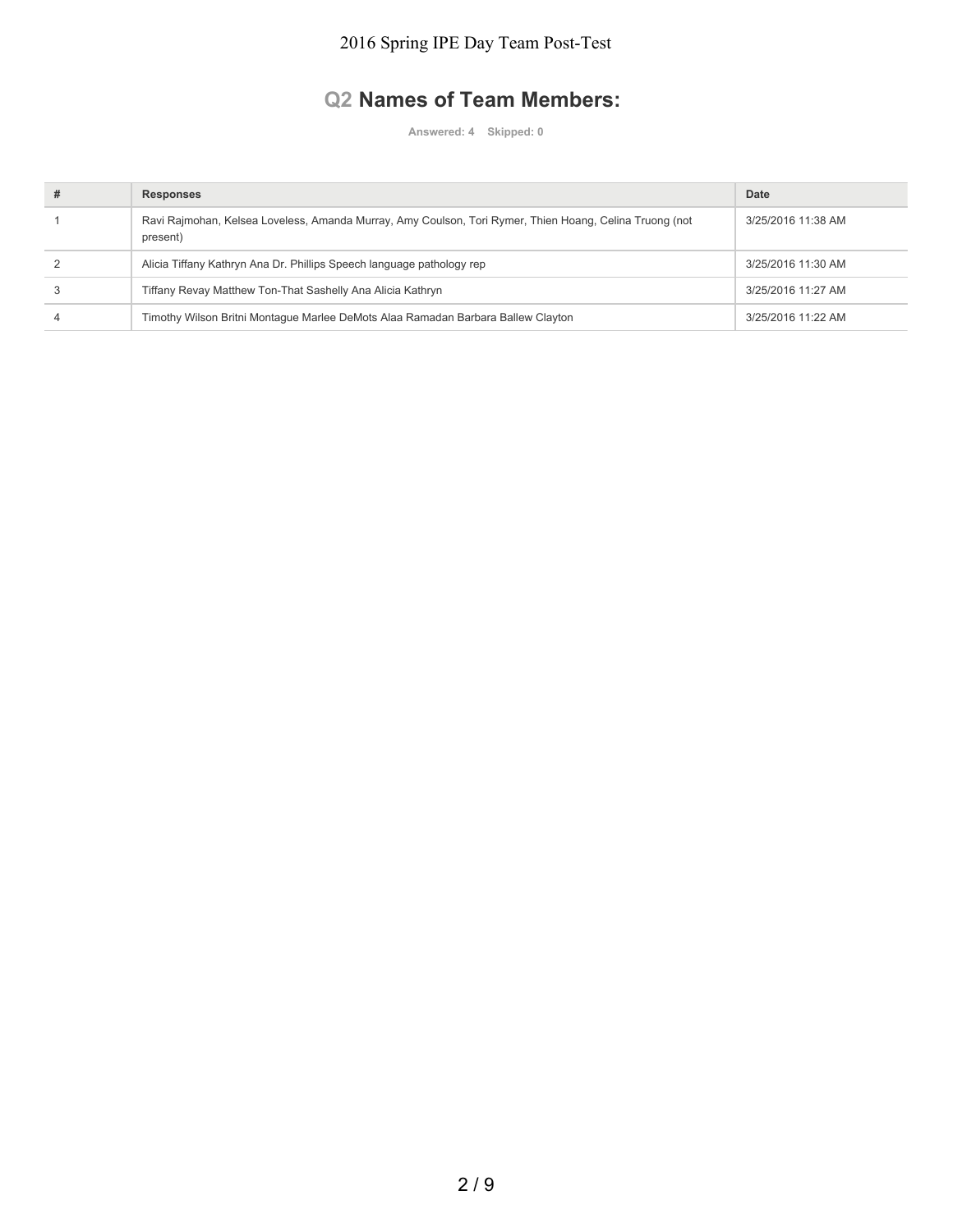## **Q3 What professions were represented on your team?**

| # | <b>Responses</b>                                           | Date               |
|---|------------------------------------------------------------|--------------------|
|   | SOM, GSBS, OT, SON, SOP, pre-PT/nutrition                  | 3/25/2016 11:38 AM |
|   | SLP OT MD RN PharmD                                        | 3/25/2016 11:30 AM |
|   | Nursing Speech Path Occupational Therapy Medicine Pharmacy | 3/25/2016 11:27 AM |
|   | SOM SOP GSBS Audiology                                     | 3/25/2016 11:22 AM |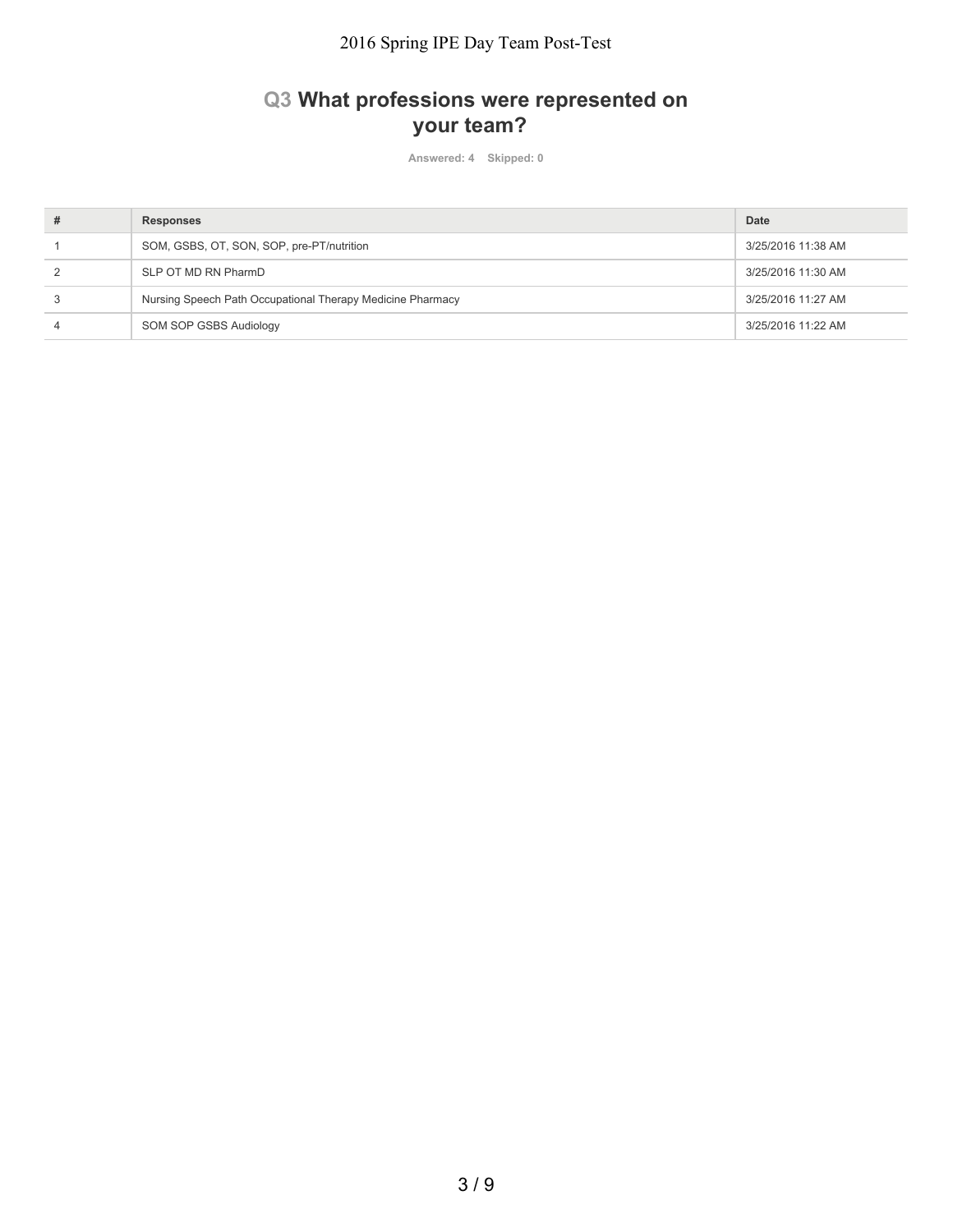### **Q4 What were your team's shared and discipline specific roles and responsibilities in this case?**

| # | <b>Responses</b>                                                                                                                                                                                                                                                                                                                                                                                                                                          | Date               |
|---|-----------------------------------------------------------------------------------------------------------------------------------------------------------------------------------------------------------------------------------------------------------------------------------------------------------------------------------------------------------------------------------------------------------------------------------------------------------|--------------------|
|   | Shared- work as a team to optimize patient care Nursing- patient advocate, monitoring progress, report changes<br>Medicine- collect team information and make a plan Pharmacy- reconcile meds and work on compliance OT-<br>Improving quality of life in the hospital and after discharge, med adherence                                                                                                                                                  | 3/25/2016 11:38 AM |
|   | We each brought in our respective expertise and knowledge to combine it to a magical combination that is the perfect<br>plan for this patient.                                                                                                                                                                                                                                                                                                            | 3/25/2016 11:30 AM |
| 3 | Nurse-medication recociliation, head to two assessment with vitals, EKG or continuing cardiac monitoring, education<br>on medication, lifestyle, POC, determine reason for noncompliance. OT- determine ADL deficits and safety<br>precautions, educate on safety and energy conservation techniques. Speech Pathologist-evaluate swallowing Doctor-<br>stabilize and discharge Pharmacist-pharmacology, drug interactions, calculations, renal functions | 3/25/2016 11:27 AM |
|   | Pharmacy helped with dosage, drug-drug interactions Medicine helped with diagnosis and management Audiology<br>helped with assessing whether walking difficulty was due to imbalance/vestibular problem GSBG helped with asking<br>for social work/home modification                                                                                                                                                                                      | 3/25/2016 11:22 AM |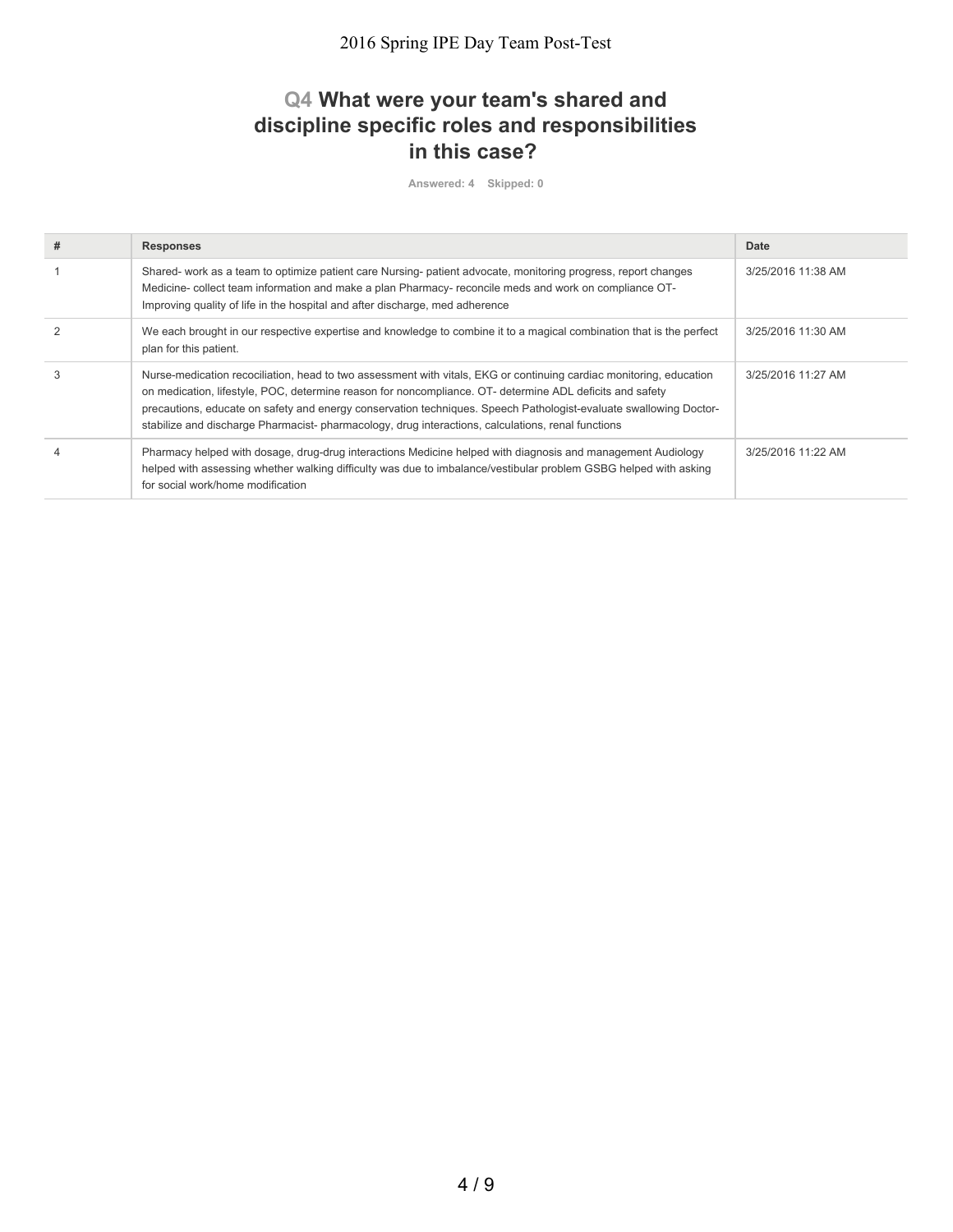# **Q5 Were you missing any team members that may be vital to this patient's care?**

| # | <b>Responses</b>                                                                                                                                                                  | Date               |
|---|-----------------------------------------------------------------------------------------------------------------------------------------------------------------------------------|--------------------|
|   | PT, dietician, social work                                                                                                                                                        | 3/25/2016 11:38 AM |
|   | Respiratory therapy                                                                                                                                                               | 3/25/2016 11:30 AM |
|   | Nutritionist/ Registered Dietitian- meal plans and counseling Physical Therapist- ambulation and endurance Social<br>worker- to determine best financial options for her recovery | 3/25/2016 11:27 AM |
|   | PT Nursing OT Social work Helpful information that was not provided: Lipid panel- assess for 10 yr risk                                                                           | 3/25/2016 11:22 AM |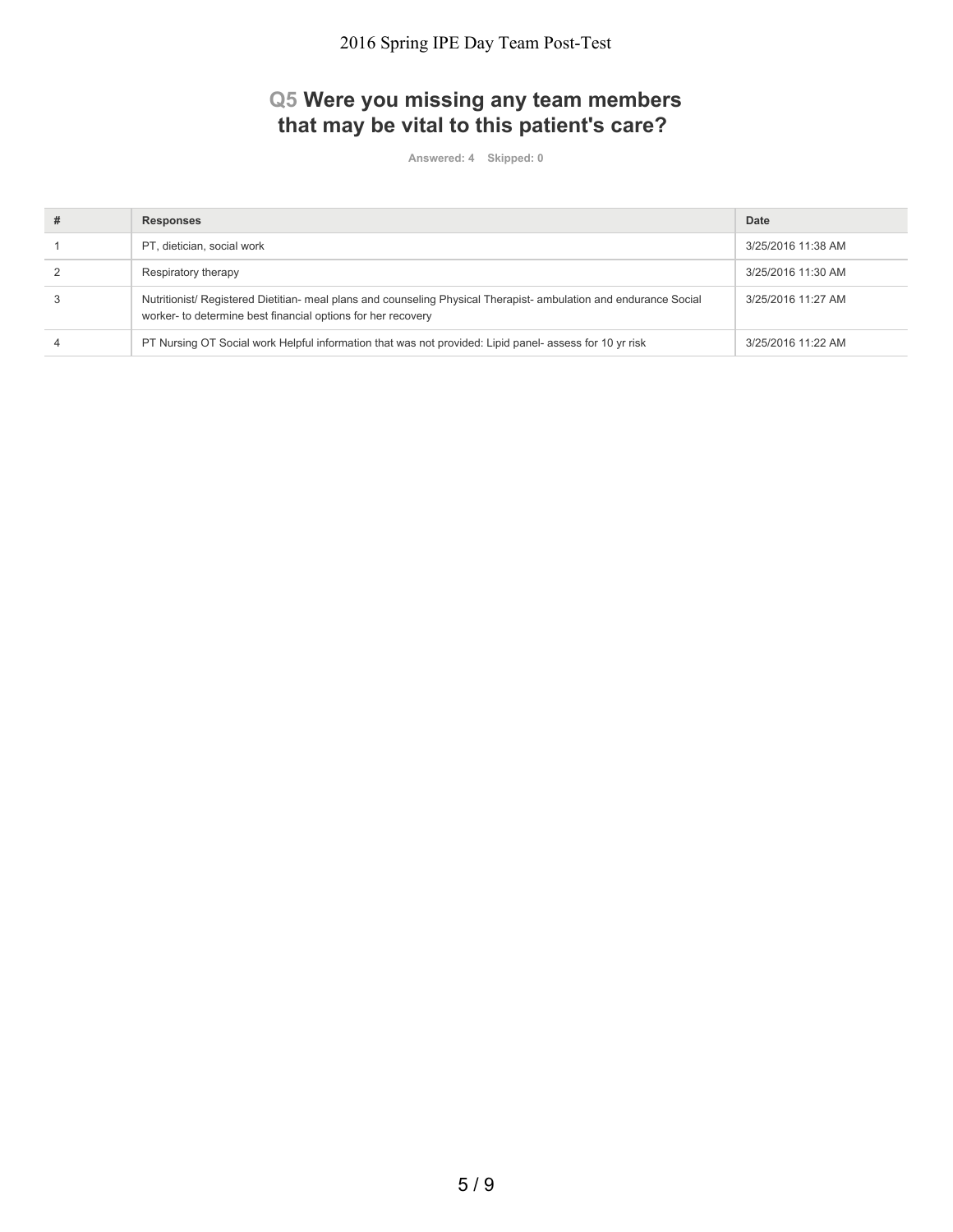## **Q6 What sex and gender specific health issues were discussed related to this case?**

| # | <b>Responses</b>                                                                                                                                                                                                                                                                                                                                                                                                                                                                                                   | Date               |
|---|--------------------------------------------------------------------------------------------------------------------------------------------------------------------------------------------------------------------------------------------------------------------------------------------------------------------------------------------------------------------------------------------------------------------------------------------------------------------------------------------------------------------|--------------------|
|   | the course of CHF and treatment for women vs. men and differences in treatment based on race                                                                                                                                                                                                                                                                                                                                                                                                                       | 3/25/2016 11:38 AM |
|   | Lack of heart failure trials in women                                                                                                                                                                                                                                                                                                                                                                                                                                                                              | 3/25/2016 11:30 AM |
| 3 | Pitting edema Baby Asprin Estrogen protection As first manefestation of CVD, men are more likely to develop CAD,<br>and women more likely to develop heart failure or stroke. Women have traditionally been underrepresented in HF<br>trials. Fatigue that would inhibit ADL practice which for women is house care management and meal preparation.<br>Hemoglobin (male normal 13.5-17.5, women normal 12-15.5) and HCT (male 38.8-50, female 34.9-34.5), women's<br>values are lower which would effect fatique. | 3/25/2016 11:27 AM |
|   | Cardio protective effects of estrogen Risk of MI, Looking for atypical signs/symptoms Due to imbalance of more men<br>than women included in most research studies, cannot be used as general information Socially, more women are<br>care-takers and focus more on taking care of others than themselves                                                                                                                                                                                                          | 3/25/2016 11:22 AM |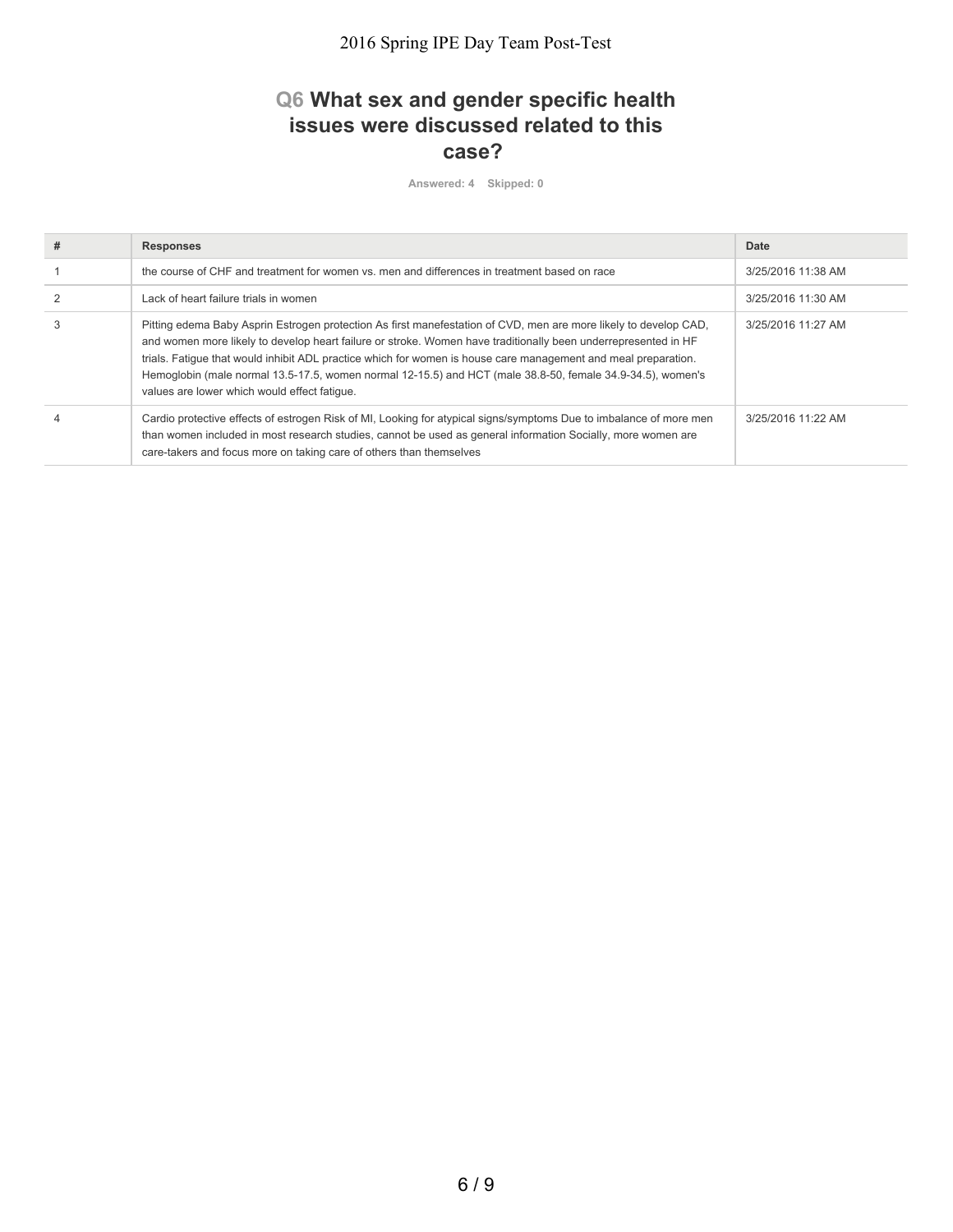# **Q7 What were the team's goals and plan for this patient, including discharge plan?**

| #              | <b>Responses</b>                                                                                                                                                                                                                                                                                                                                                                                                                                                                                                                                                                                                                                                                                                                                                                                                                                                                                                                                                                                                                                                                                                                                                                                                                                                                                                                                                                                                                                                                                       | <b>Date</b>        |
|----------------|--------------------------------------------------------------------------------------------------------------------------------------------------------------------------------------------------------------------------------------------------------------------------------------------------------------------------------------------------------------------------------------------------------------------------------------------------------------------------------------------------------------------------------------------------------------------------------------------------------------------------------------------------------------------------------------------------------------------------------------------------------------------------------------------------------------------------------------------------------------------------------------------------------------------------------------------------------------------------------------------------------------------------------------------------------------------------------------------------------------------------------------------------------------------------------------------------------------------------------------------------------------------------------------------------------------------------------------------------------------------------------------------------------------------------------------------------------------------------------------------------------|--------------------|
| $\overline{1}$ | inpatient: pull fluid off, optimize meds, assess compliance, assess ADLs, consult dietician, social work, PT discharge:<br>OT home assessment, continue meds, PT, outpatient therapy, fluid and sodium restricted diet, f/u with PCP in 1 wk                                                                                                                                                                                                                                                                                                                                                                                                                                                                                                                                                                                                                                                                                                                                                                                                                                                                                                                                                                                                                                                                                                                                                                                                                                                           | 3/25/2016 11:38 AM |
| 2              | Stabilize (edema, dyspnea, vitals) Discharge to close outpatient f/u with a cardiologist. Consider cardiac rehabilitation<br>program.                                                                                                                                                                                                                                                                                                                                                                                                                                                                                                                                                                                                                                                                                                                                                                                                                                                                                                                                                                                                                                                                                                                                                                                                                                                                                                                                                                  | 3/25/2016 11:30 AM |
| 3              | Pt education on lifestyle and managing care: weight, BP, diet, sleep, and exercise. Inquire about mental health and<br>level of leisure activity engagement. Counsel about being a woman and protective factors and importance of sticking to<br>medicine and protecting health. Determine reason for noncompliance with medication. ECHO EKG Pharmacy-<br>furosemide 40 mg IV, monitor K+, I, and O, Na, Mg. Uric Acid Bun.SCr Combine with Na restriction Careudilol 25 mg<br>bid Losartan 35 mggd monitor K+, BP, electrolytes, and renal funetor asprin 81 mg pogd OT- Importance of energy<br>conservation and education on energy conservation techniques with showering and dressing. Recommend AE<br>(dressing stick, reacher, sock aide, long handled sponge) and DME (BSC, shower chair) for energy conservation with<br>ADLs. Providing a rolling walker. Goal to get patient up to a NYHA class from 4 to 3. Monitor vitals and discharge<br>when stable on room air. Encourage the pt to utilize the grocery store pharmacist to ask any questions about the over<br>the counter medications she takes. Ensure the PCP and cardiologist are in touch with each other and she is going into<br>her NP regularly. Inquire GYN history, bleeding, menopause. Inquire about colonoscopy. Start medications on IV. Two<br>days before pt discharge, medication intake PO. Upon D/C once/day dosing. Once approved, transfer from acute care<br>to home if stable and FIM scores are allowable. | 3/25/2016 11:27 AM |
| $\overline{4}$ | Team's plan/goal, discharge info: Start IV Lasix: Bolus of furosemide 40mg IV, initiate continuous infusion 5mg/hr;<br>titrated to urine output of -1L to -1.5 L/daily Restart 10mEq K+ Monitor BP, K+, Mq2+, Na+, Ca2+, Serum Cr, urine<br>output, and daily weight Fluid restriction, Salt restricted diet DVT prophylaxis Strict I&O's Reassess- auscultate heart<br>and lungs; S4 gallop on physical exam; coarse rales bilaterally; feel pulses? Maximal impulse? Follow up RR? Consult<br>PT Consult OT- for daily living activities evaluate for home modifications Consult Dietician Patient navigator/social<br>worker Start ARB- losartan 25mg PO daily Restart Carvedilol 12.5mg PO BID when euvolemic Discharge education<br>Obtain lipid panel- assess for 10 yr risk                                                                                                                                                                                                                                                                                                                                                                                                                                                                                                                                                                                                                                                                                                                     | 3/25/2016 11:22 AM |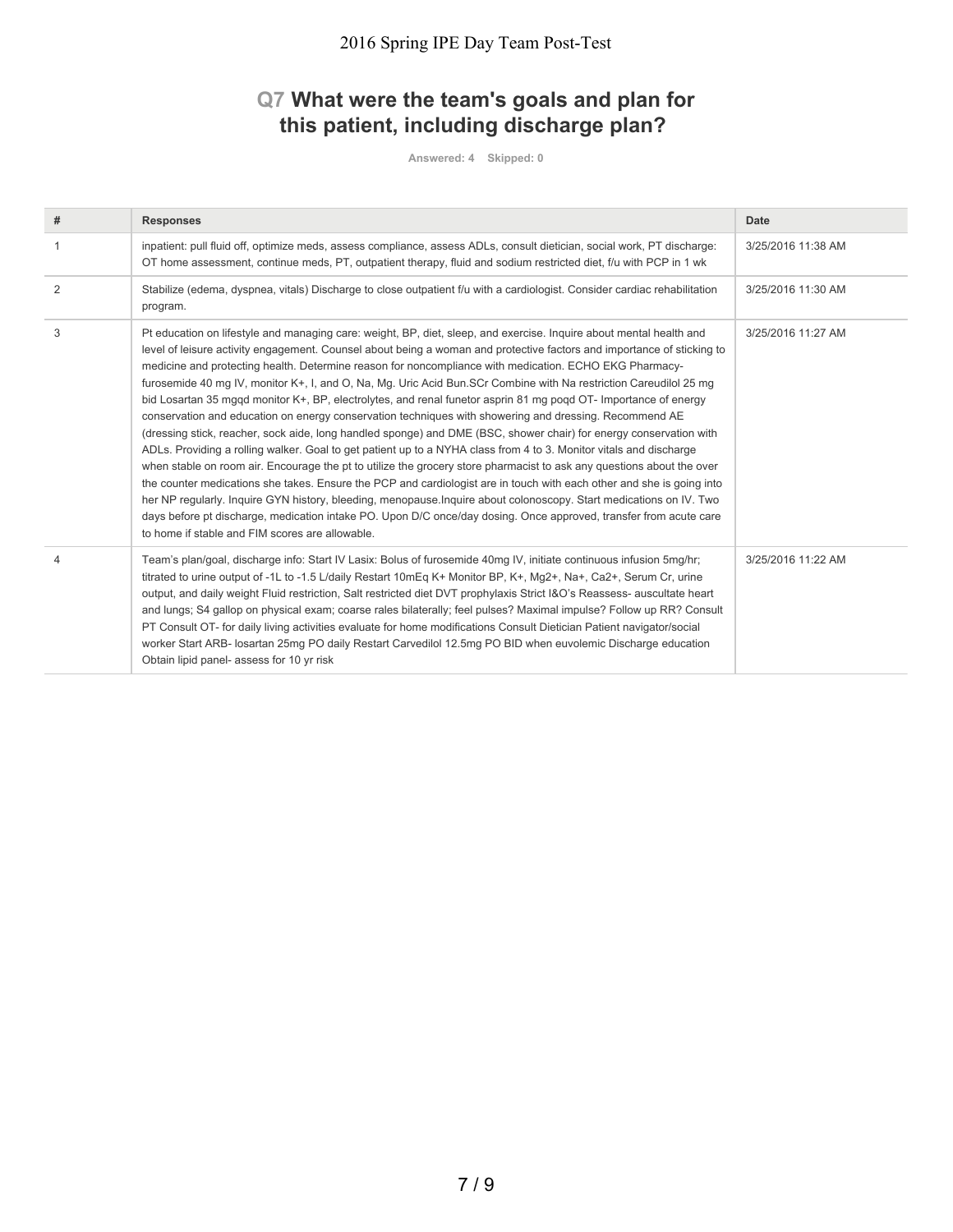## **Q8 How would your goals and/or plan of care have differed if this had been a male patient?**

| <b>Responses</b>                                                                                                                                                                                                                                     | Date               |
|------------------------------------------------------------------------------------------------------------------------------------------------------------------------------------------------------------------------------------------------------|--------------------|
| different assessment of home ADLs and social function different pt education for warning signs of MI                                                                                                                                                 | 3/25/2016 11:38 AM |
| It would not have differed by a significant amount.                                                                                                                                                                                                  | 3/25/2016 11:30 AM |
| If pt was a man, don't use spironolactone bc of side of gynecomastia. Baby Asprin would be recommended for males<br>males to prevents cardiovascular events, but for females to prevents stroke. Menopausal problems are not an issue<br>with males. | 3/25/2016 11:27 AM |
| Treatment would not have differed Primary prevention would be less of a main focus, since CVD is #1 risk for women                                                                                                                                   | 3/25/2016 11:22 AM |